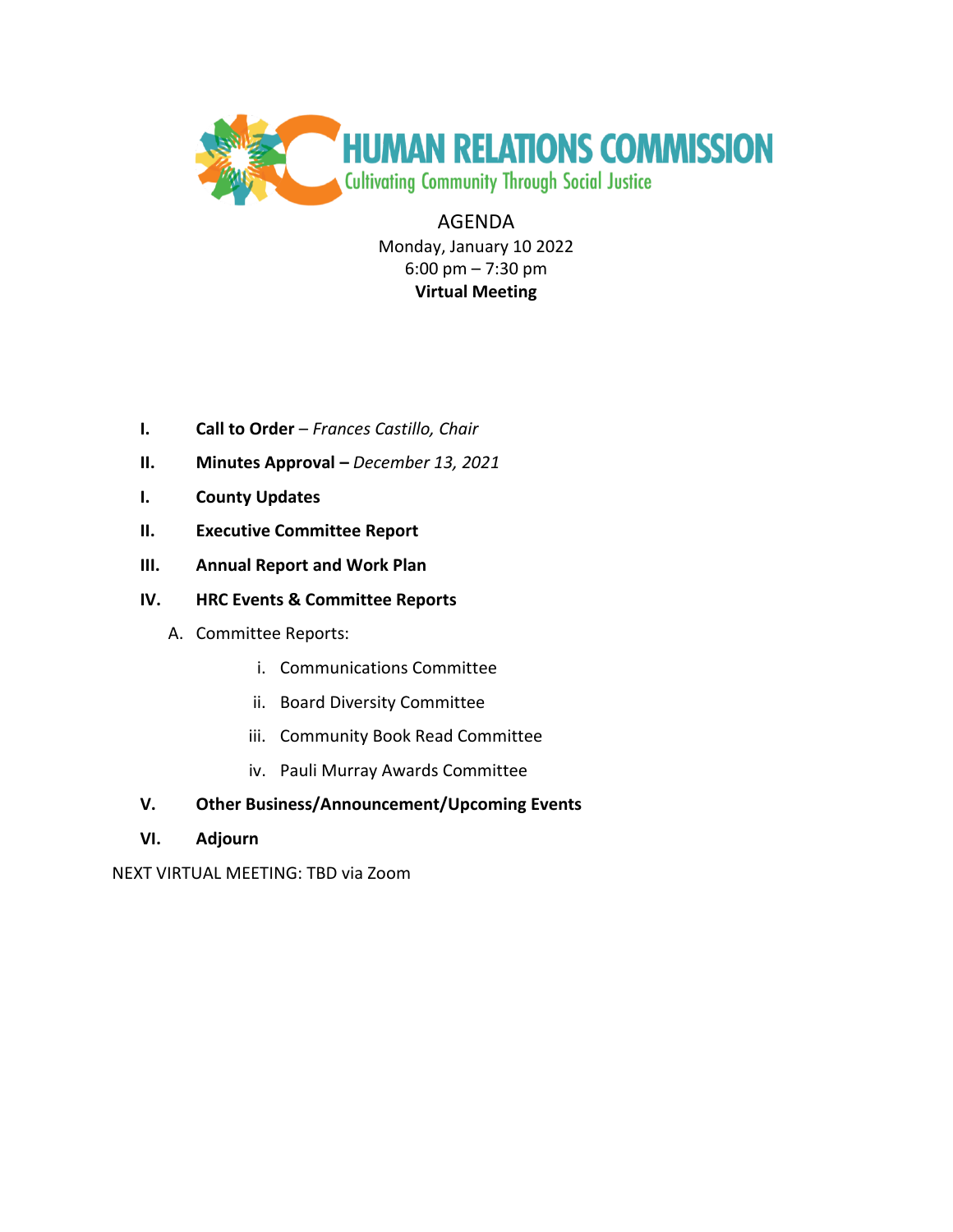## C. Charge

1. The charge of the Human Relations Commission is as follows:

a. study and make recommendations concerning problems in the field of human relationships;

b. anticipate and discover practices and customs most likely to create animosity and unrest and to seek solutions to problems as they arise;

c. make recommendations designed to promote goodwill and harmony among groups in the County irrespective of their race, color, creed, religion, ancestry, national origin, sex, affectional preference, disability, age, marital status or status with regard to public assistance;

d. monitor complaints involving discrimination;

e. address and attempt to remedy the violence, tensions, polarization, and other harm created through the practices of discrimination, bias, hatred, and civil inequality; and f. promote harmonious relations within the county through hearings and due process of law.

## SECTION II: GOALS AND OBJECTIVES

## A. Goals

1. The Human Relations Commission shall seek to prevent and eliminate bias and discrimination because of race, color, creed, religion, ancestry, national origin, sex, affectional preference, disability, age, marital status, or status with regard to public assistance.

2. Advise the Orange County Board of Commissioners with respect to matters relating to human relations and/or social justice issues.

3. Cooperate with and seek to advise and coordinate the activities of persons or groups interested in human relations and/or social justice issues.

4. Conduct inquiries and hear appeals as may reasonably appear necessary to find the facts with respect to allegations of discrimination.

## B. Objectives

1. The Human Relations Commission shall by means of education, persuasion, conciliation and enforcement and utilize all of the powers at its disposal to achieve its goals.